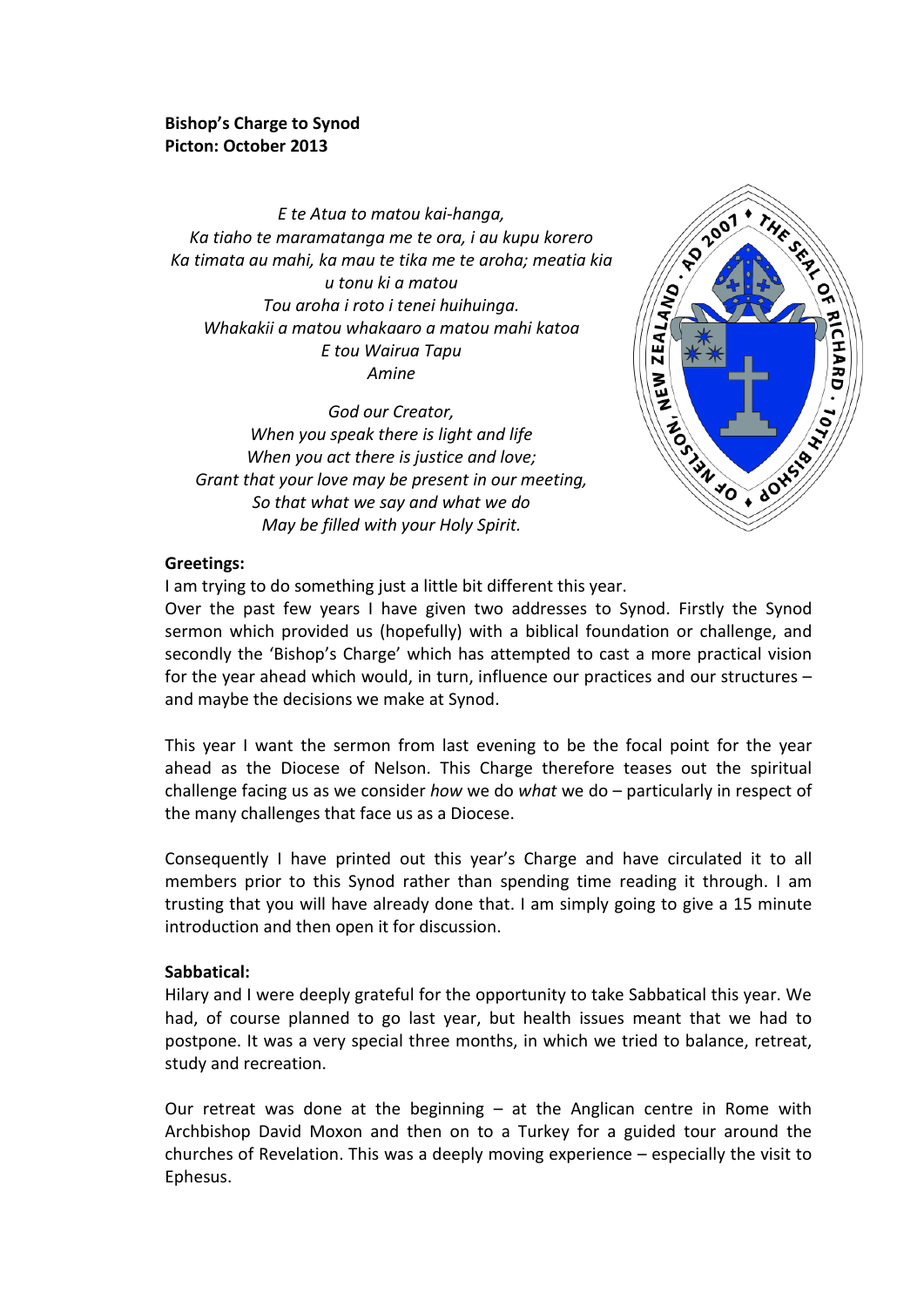We then moved on to Oxford, to stay with Bishop John and Wendy Pritchard who were wonderfully generous and welcoming hosts. I spent most days in the library at Wycliffe Hall researching and writing the book I have been mulling over for some years now. It is simply called 'Balance'. A quote from the introduction might help to explain what it is all about:

*'.......Divisions within the church are as old as Christianity itself; they certainly provided motivational material for the authors of the New Testament epistles.* 

*It is certainly not the intention of this book to reflect upon each and every division that has occurred (or is occurring) within the church, although I am deeply saddened by the rapidity and ease in which Christians seem to split apart for the most innocuous of reasons. Every single time this happens, the mission of the Church is scarred.*

*What I am pleading for is integrity in the consideration of key biblical concepts that form, what I want to call, a 'balanced' faith or 'balanced' spirituality – a balance that creates unity where there is currently diversity.* 

*In the Bible there are many words or concepts that appear in conjunction with another word or concept – they are used almost in the same breath and are meant to be understood together: Words such as 'Grace and Truth' or 'Justice and Righteousness.' For the purpose of this book I want to call them 'word-pairs' although this term doesn't adequately define all of the words I have chosen to reflect on. Some of them such as 'immanence and transcendence' are not even found within the Bible in the way that Justice and Righteousness are. But they are key biblical concepts in our understanding of God, and therefore need to be considered within the content of this book.* 

*It is in the 'balancing' of these word pairs that we discover a deep and powerful expression of faith – which is why I like to consider this book to be about a balanced 'spirituality'. But, far too often, we separate these word pairs and, in some instances, form whole new denominations or movements out of one to the neglect of the other.*

*As we look at the person of Jesus we see this balance incarnated and my hope and prayer is that we might reclaim the balance in our lives and in the life of our churches and communities of faith.'*

I had really only planned to get the research done while I was there, but the environment and opportunity were certainly there to begin writing. It was a privilege to have Bishop John read through the draft of the first stages and affirm the concept and the style while making some very constructive comments. It may never be published – but I will have written it!

It was a joy to have a time of recreation on the way home, staying with our daughter and son-in-law in Washington DC – although they did take us on a week-long trip down to Savannah and then across into the Blue Ridge mountains where Hilary and I managed to get tickets for the annual 'Mountain Folk Music and Dance Festival' indigenous bluegrass and square dance. It was fantastic!

It is great to be home and I am sincerely grateful to those who took an extra load to enable this Sabbatical to happen; particularly to Tim Mora who, as Vicar General,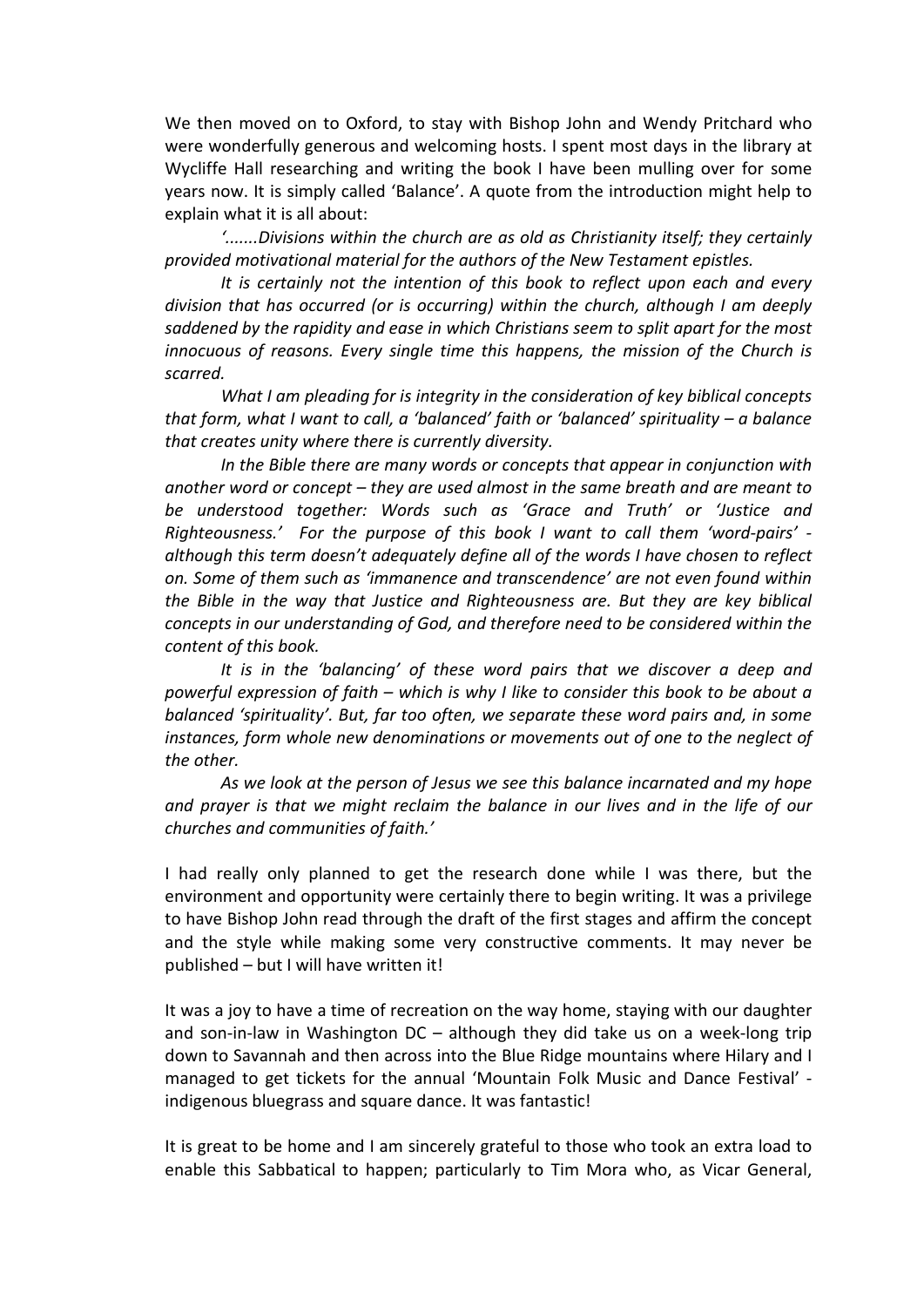made so many trips from Cobden to Nelson during those months. David Hollingsworth as my chaplain also shouldered a lot of extra responsibility and I know his pastoral care is respected by so many of you. Anita is a gift and kept the Bishop's routine running. But it was all overseen by Ian Pask who is a tremendous asset to this Diocese. My sincere thanks to each one of you – but also to all the Bishop's Ministry Team.

#### **Vision:**

It was something of a culture shock to return from this three month Sabbatical only to head straight into Synod. Although the central part of this Sabbatical was based in a library in Oxford I did spend a great deal of time visiting churches in different parts of the world and talking to Bishops and clergy in a variety of different situations. I visited Anglican churches that are firing on all cylinders – parish churches that are having a huge impact on the communities within which they've been planted. And I visited churches that are dead in the water.

The difference is summed up in two words: **vision** and **mission**.

The churches that are floundering have no discernible vision that is enthusiastically owned by all who worship there. The clergy go through the motions providing what the handful of worshippers still expects. They feel secure in a world that has passed them by.

In the flourishing churches it is, not surprisingly, the very opposite. There is a clearly articulated vision that every committed member can refer you to. And invariably it is a vision that is entirely missional. They know *who* they are and *why* they are.

A few months ago we had Dr Chris Wright out here for a day to kick off our focus on mission. We based it loosely on his book 'The Mission of God's People.' Although I have underlined so much of this book in my journey through it, one particular passage jumped out at me because it is a missional vision.

Wright (who is an Old Testament scholar) describes how the church, in and through Christ, is the fulfilment of the promise to Abraham, accomplishing God's purpose to solve, not only the problem of Genesis 3 (human fallenness and sin), but also of Genesis 11 (racial dividedness and confusion).

*'This is why,* says Wright, *it is so important to recognise that the church by its very nature is part of the gospel for its existence, for as a community of redeemed sinners from all races it demonstrates the gospel's transforming power. Two realities from all of this inform our theology of mission: first, the presence of the Holy Spirit making available to the people of God the same transforming power that energised the life and ministry of Jesus and raised him from the dead; and second, the existence of the church itself as the missional community of those who have responded to, and entered, the kingdom of God by repentance and faith in Christ, and who now seek to live as a transformed and transforming community of reconciliation and blessing to the world.'*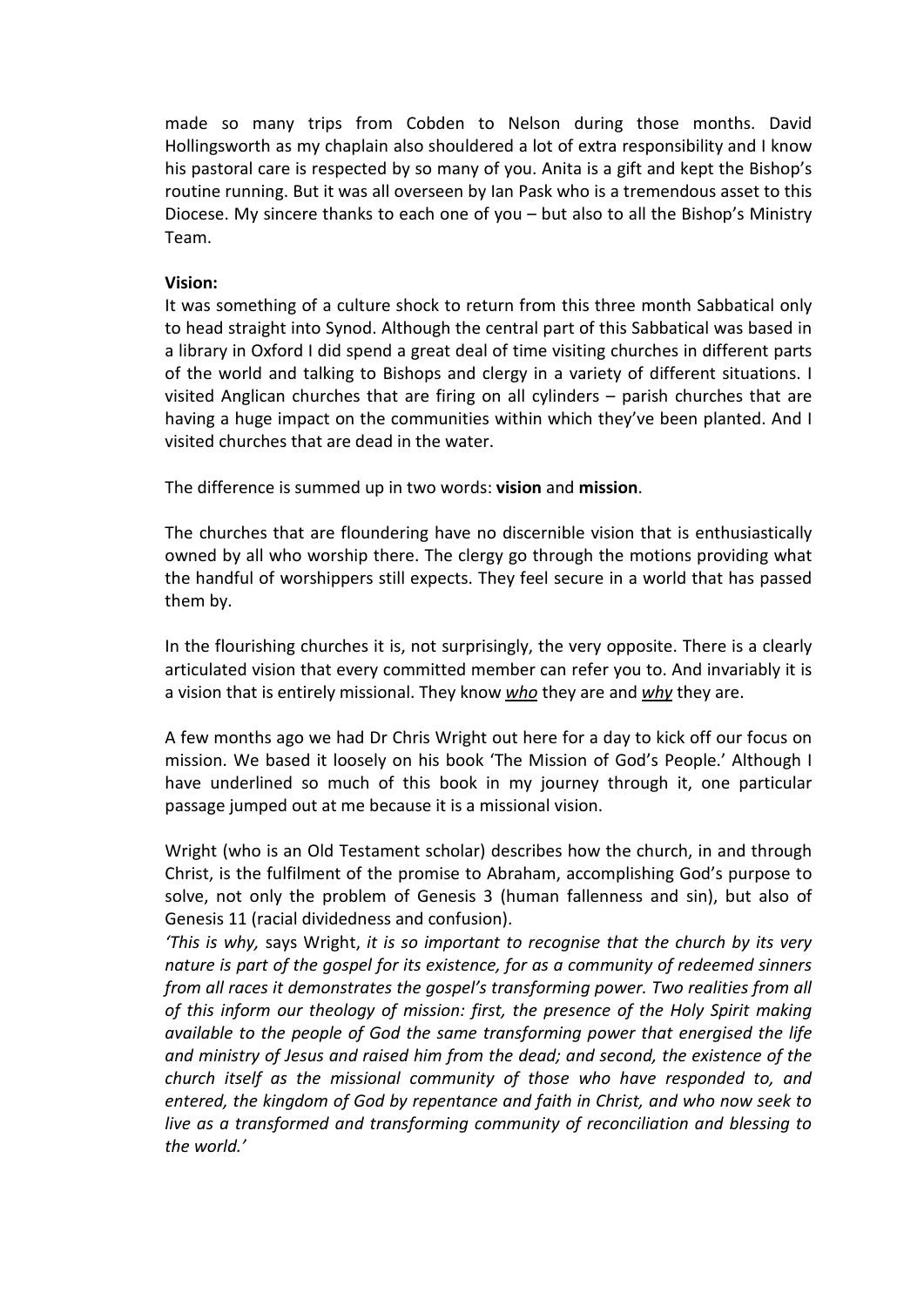I am convinced that one of the major dilemmas facing the Anglican Church – particularly in the West – is the lack of a convincing vision that grabs the imagination of its members; it is one of the major reasons for the notable decline in church attendance.

However, there *are* signs of real life. The appointment of Archbishop Justin Welby as the new Archbishop of Canterbury for example, was an inspired move. He is a man with a deep and renewed faith. He radiates both integrity and humility and refuses to let himself, or the church, get side-tracked from its focus on Jesus by the issues that have been preoccupying the church internationally and at home.

Here in Nelson we have a very clear vision – to be 'vibrant, Christ-centred, communities of faith'. Three short comments about this vision:

- 1. 'Vibrant' is an interesting word to use in a vision statement because it is hard to define and to quantify or qualify. The Collins dictionary has it 'exhibiting vigour and activity'. It is the word within our vision that denotes life – and not just on Sundays
- 2. 'Christ-centred' is the critical dimension within this Diocese. We make no apologies for the fact the Jesus *is* the reason we are who we are.

I had a late night debate with a friend while we were in the UK. I had asked him, at some stage in the conversation we were having, what Christianity was all about to him – in a nutshell. And he answered with 'the golden rule.' I told him that this was all very nice and should reflect the way we behave as Christians, but that the essence for Christianity for me is Jesus – the fact that Jesus Christ is Lord. He couldn't get it – he thought I was being exclusive while he was being inclusive.

Here in this Diocese we are unashamedly Christ-centred - we celebrate Jesus Christ as Lord. It's what defines us.

3. The word 'communities' places the emphasis on each parish and congregation as the centre of the vision – not the Diocese. And, as I have said several times over the past few years, this puts us somewhat out of step with the wider Anglican Communion where the 'local church' refers to the Diocese (not the parish). I believe that having the focus where we have it is missional.

We have a clear vision and we have a strategic plan to accompany that vision. It is titled 'Toward a 20/20 vision.' I certainly won't be Bishop in 2020 but it does give us a sense of direction and focus for the next six or seven years – something that I am very keen to have for my own ministry. But we also chose the title for this strategic plan because of its reference to 20/20 eyesight. 20/20 vision refers to good eyesight that enables us to see what is right in front of us but also what is in the distance. This seemed very appropriate for a strategic vision for the Diocese.

I am very grateful to the members of the Bishop's Ministry Team who spent a great deal of time revising this strategic plan while I was away.<sup>[1](#page-3-0)</sup>

<span id="page-3-0"></span><sup>1</sup> *Parts 1 & 2 of this plan are attached as an appendix to this Charge.* j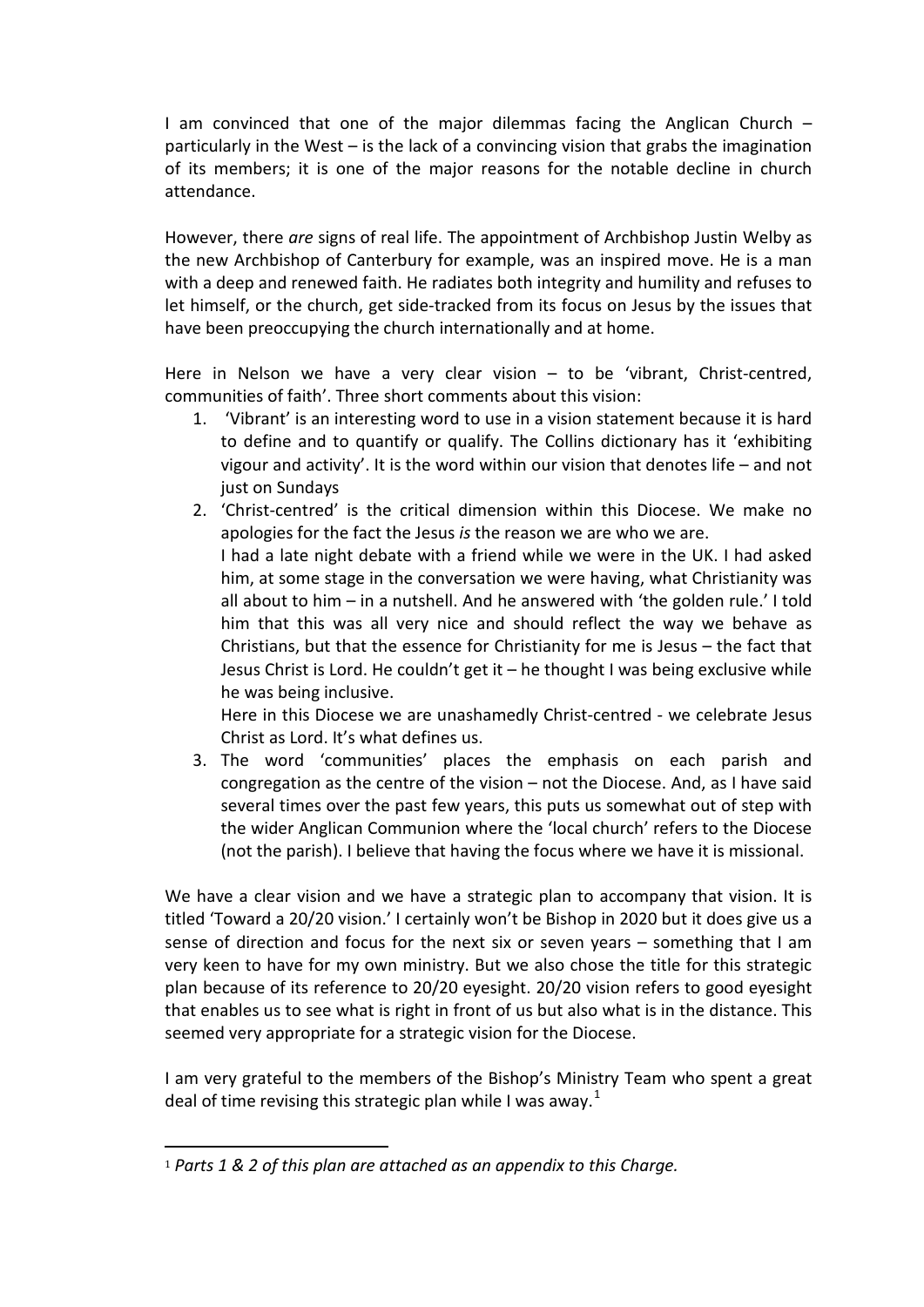Three changes have been made in this revision of the Strategic plan:

- 1. The priority of prayer has been included as part of the vision and as one of our aims.
- 2. We have teased out our Diocesan vision to define what a 'vibrant, Christcentred, community of faith' looks like.
- 3. We have amended our aims and strategic priorities to reflect where we believe we need to focus our energies in order to achieve our vision.

I'd like to take a few moments to tease out the five characteristics that help us define our vision.

• *To become mature people of prayer, realising our need of and dependence upon God, to seek him, wait upon him, and to be open to the guidance and anointing of the Holy Spirit as we seek to do his will.*

As mentioned a few moments ago, the Bishop's Ministry Team added this to both our vision and our aims. It recognises the reality that our vision will not be realised unless it is undergirded and inspired by prayer. And yet prayer seems, at times, almost perfunctory in the gathered worship of the church – it doesn't reflect a vibrancy of life; a trust that God is listening and will answer. Whereas it can be, as I mentioned last evening, one of our most effective missional tools – I have never had anyone decline when I have asked them if I can pray with them.

Michael Green noted when studying Acts that *'when people pray, the Spirit comes, the place where they pray is shaken, prison doors break open and people dare to die with radiance.*'

- *To glorify God through worship that is corporate and personal; culturally relevant and transcendent; self denying and life-giving; yet always biblical.*
- *To preach and teach in such a way that lives are transformed and people grow in discipleship.*

I was thrilled that this year's School of Theology' was based on the theme of 'Determined Worship.' The papers presented by those taking part were challenging, inspiring and enlightening all at the same time. I encourage members of Synod to make use of the videos that were taken at this event – available through Bishopdale Theological College.

Rev Mike Hawke (of the Anglican Missions Board) has a pithy saying that he has used at seminars in this Diocese – that 'we win or lose on Sunday morning.' He is suggesting (from his own experience and as he has travelled around the country) that the Sunday worship of the church has the power to inspire and empower the believer and attract the unbeliever or it does the very opposite. There is no middle ground. We win or we lose on Sunday morning.

I think that this aim speaks for itself!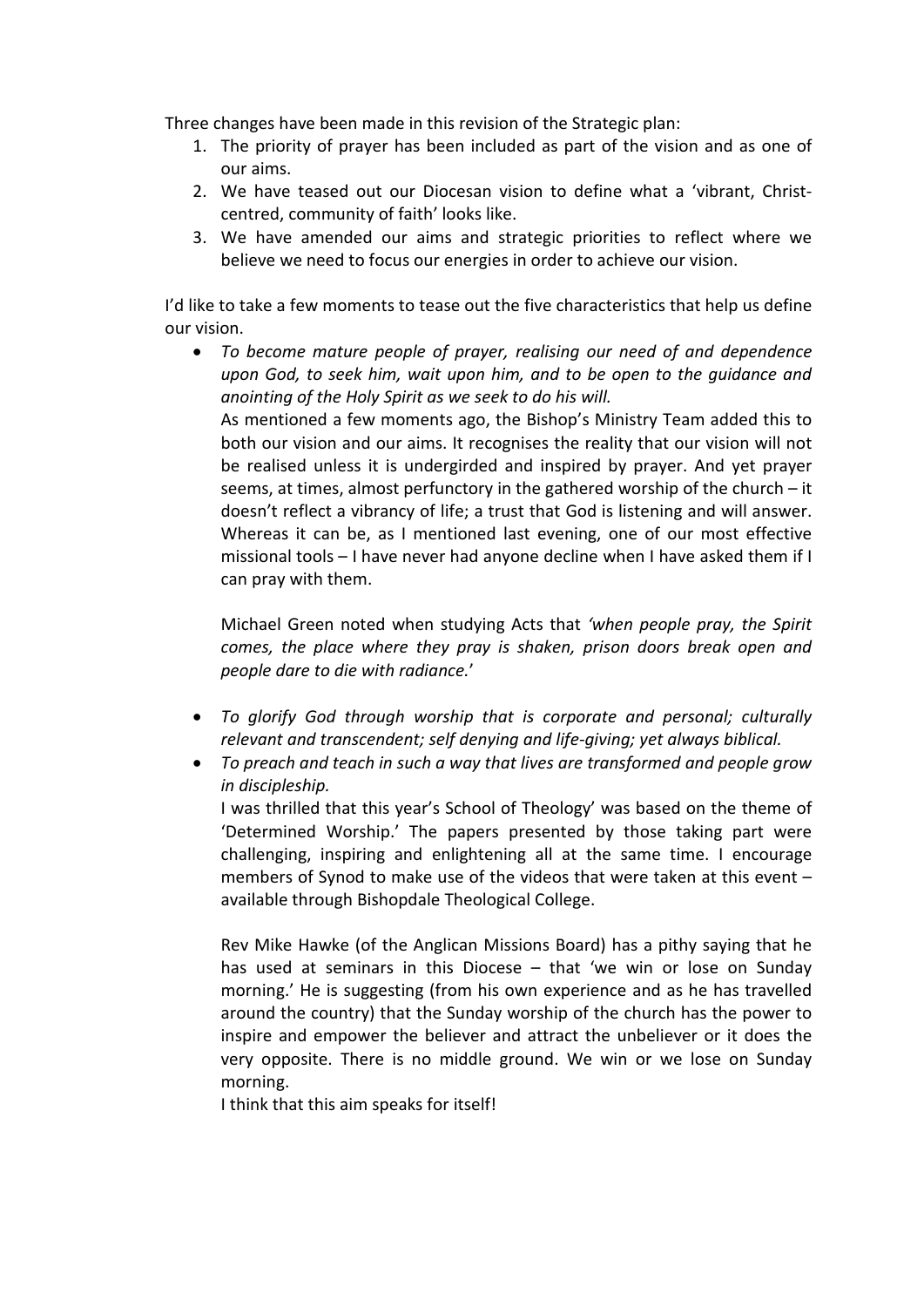• *To be a missional church, reaching out beyond ourselves (both at home and overseas) with acts of loving service and proclamation that radiate our commitment to Jesus.*  I devoted my synod sermon to this topic – specifically 'as they were walking.' It remains a very clear aim to move the church from one that is institutionally focussed on maintaining its existence, to a church that is passionate about being Christ and proclaiming Christ within our local communities.

We need also to reflect on the fact that a missional church by its very nature will also be a prophetic church, speaking into (and being involved in) situations and issues that have an impact upon our communities. We seemed to have dropped the ball on this one. We can all quote John  $3:16 - a$ quintessential verse in our theology. But we seem to have put all our focus on the second half of the verse and very little on the first half – *'For God so loved the world, he gave his one and only Son....'* The evangelicals of the 19<sup>th</sup> century had no such dilemma in being involved in issues out in the wider community and society that they saw as grieving the heart of God: Issues such as the slave trade and child labour. The Bishops of our Church have identified Prison Reform as one such issue today - something we might speak together on as a symbol of our unity. After several months working in the prisons early in my ministry and seeing the increasingly retributive nature of our society, I endorse this initiative and draw your attention to a small booklet that has been prepared by our Social Justice Commission for reflection and study during the week  $13^{th}$  –  $19^{th}$  October. The booklet can be downloaded from the following website http://www.justice.net.nz

• *To model 'authentic' community and be a church of grace that embraces and values people of all ages and circumstances in the redeeming love of Christ.*  In many respects this characteristic in closely linked to the last one because a missional church will always be a welcoming church. This is a church that doesn't mind whether a toddler makes a noise during an inappropriate moment, or whether someone's hearing aid whistles all the way through the sermon, or whether the teenager is texting someone during the prayers. In a church of grace every person is recognised as someone who is loved by God.

This is a church that doesn't reject anyone because of their race, or age, or gender, or mental ability or sexual orientation. It is a church that simply welcomes so that the grace of God in Christ might be experienced.

Some question the inclusion of the words 'modelling authentic community' in the  $5<sup>th</sup>$  characteristic but I'm not so sure. I was talking to a young professional woman who moved here to Nelson a year or so ago. She is Christian and she is gifted. She has made attempts to integrate with two local churches (Anglican) but has found it really hard. Her comment to me was 'that the conversations are so superficial!' She is looking for authentic community.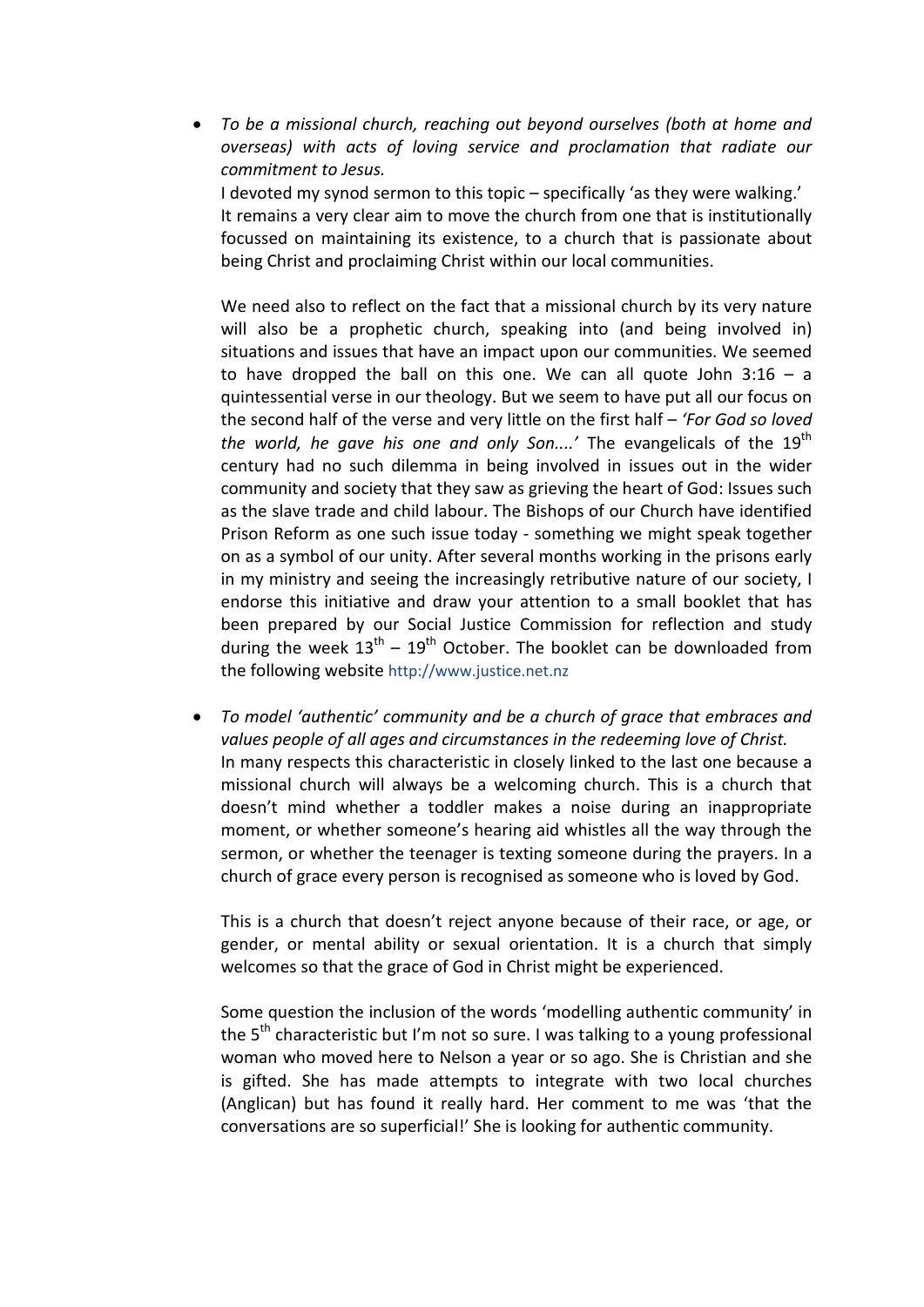Some years ago at Willow Creek Church I met their director of Small Group Ministries, Dr Bill Donahue. He used to describe 'authentic community' as having four dimensions:

- 1. To know and to be known
- 2. To love and to be loved
- 3. To serve and to be served
- 4. To celebrate and to be celebrated.

While this is catchy and helpful, the Epistles of Paul contain even deeper insights into the roots of authentic community. At the very heart of it is a Trinitarian theology that understands that God is a 'community of oneness' and our desire for community grows from this reality. A congregation that meets together on Sunday and has a nice polite cuppa afterwards, but who have no contact at all throughout the week, or deeper awareness of what is going on for each individual within that congregation, is not modelling authentic community.

Flowing out of this vision is a series of strategic priorities that provide focus for our Diocesan ministries in the realisation of our vision. I just want to touch on one of these briefly even though they form the foundation of our strategic plan.

#### **Developing Leaders***:*

Our dream is to '*develop confident, creative, physically and spiritually healthy leaders across the diocese with a clear understanding of the gospel, discipleship and ministry as participating in the mission of God, reflecting a diversity of leadership styles and modes as appropriate to a range of ministry contexts, challenges and needs.'*

Coming home after spending three months away gives you a deeper appreciation for things that you tend to take for granted. I don't think I take them for granted, but I know that I don't acknowledge often enough the gifts and talents and dedication of the clergy of this Diocese. I know I've said it before, but I'm so privileged and proud to serve as your Bishop. I am grateful for the way that you responded to my request that you commit yourselves to 10 days throughout the year to focus on the theme of mission.

It is really interesting that both the Diocesan Secretary and the Diocesan Finance team have commented that the financial health of our parishes has never been stronger. Every single parish has its financial challenges – we don't want to ignore that. But the reality is that when many other places are closing down parishes or moving to non-stipendiary alternatives, we are able to sustain stipendiary ministry throughout the Diocese. Of course it is made possible by three or four parishes that are only sustaining three-quarter stipend. But the financial situation is certainly one indicator of parish health.

I particularly want to take a few moments to single out Dawn Daunauda who, together with her husband Sana, has led the Awatere parish through the aftermath of the recent earthquakes – earthquakes that are still continuing. The parish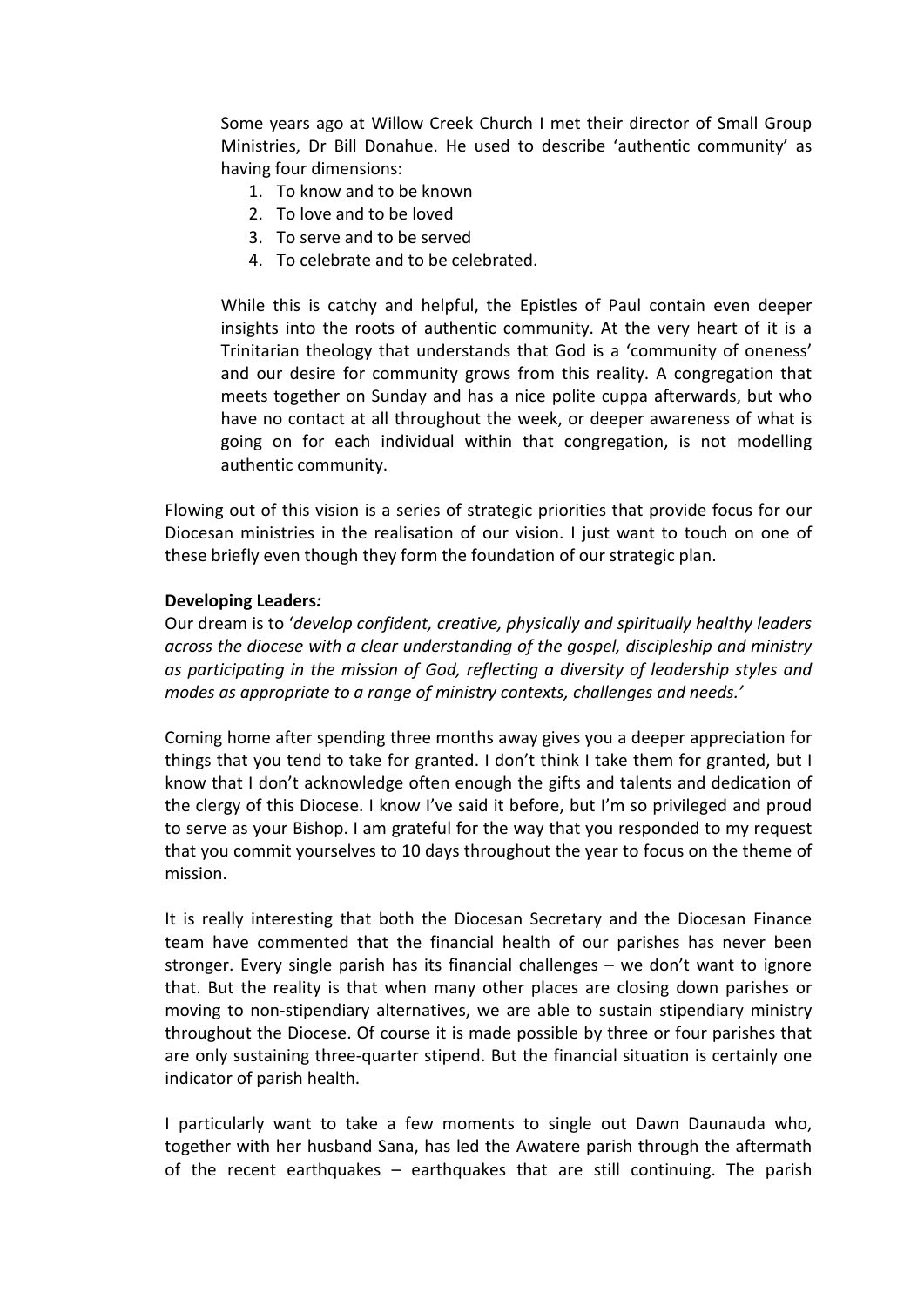continues to be in the prayers of the Diocese and we also seek more practical ways to respond to what is happening.

In the on-going aim to be more effective for Christ in our ministries there are two developments that I want to see implemented over the next year.

The first is a renewed 'ministry appraisal.' The time spent with clergy on the first round of ministry appraisals has been, without a doubt, the most rewarding investment of my time both personally and as Bishop. But I believe that it needs a new form (but keeping the same process) that asks questions more directly related to the specific ministry that is being exercised – something that reflects a missional focus and teases out the parish vision and ministry. I am also asking that all clergy provide a video recording of two of their sermons – I don't often get to hear my clergy preach (but in the last month I have dropped in unannounced at two parishes and on both occasions heard a superb sermon – by the Vicar.

Already some are putting these sermons online. Tim Mora records his via a webcam onto his computer. Owen Haring does his with an iPhone. We have the technology now to make this possible as part of the appraisal. I will be the guinea pig for the new appraisal and have asked one of the Bishops in New Zealand to meet with me for a morning and take me through an appraisal using the new form.

The second development, has already been hinted at over the past couple of years, and is the development of the Peer Support Groups for all clergy. It will be an expectation for all clergy to belong to one of these groups. They are designed to do two things. To read something together in the weeks between meetings and then discuss it together when they gather. And then to bring any issues that they may be facing in ministry to the table and to welcome the corporate wisdom and experience of the group in reflecting on these issues.

This form of professional development is mandatory in many professions and I believe that it is something we need to do. The first attempt to direct people into specific groups met with quite some resistance so the makeup of the groups will be in the hands of clergy. There will be no more than six in a group and there does not need to be an identifiable leader – the group agenda may set by the group. Early in 2014 all clergy will be contacted to ask which group they are meeting with and when (and how often) they meet. This will mean a consequential change to the way Regional Deaneries function and may involve a reframing of the role of the Regional Dean.

I also want to acknowledge the gift of Bishopdale College and their role in the training and equipping of a new generation of leaders and the on-going development of our existing leaders - particularly Rev Canon Graham O'Brien as Diocesan Ministry Educator based within the College. Graham offers some superb opportunities for pastoral and leadership development throughout the year and I commend them to all clergy as great opportunities to grow, personally and professionally.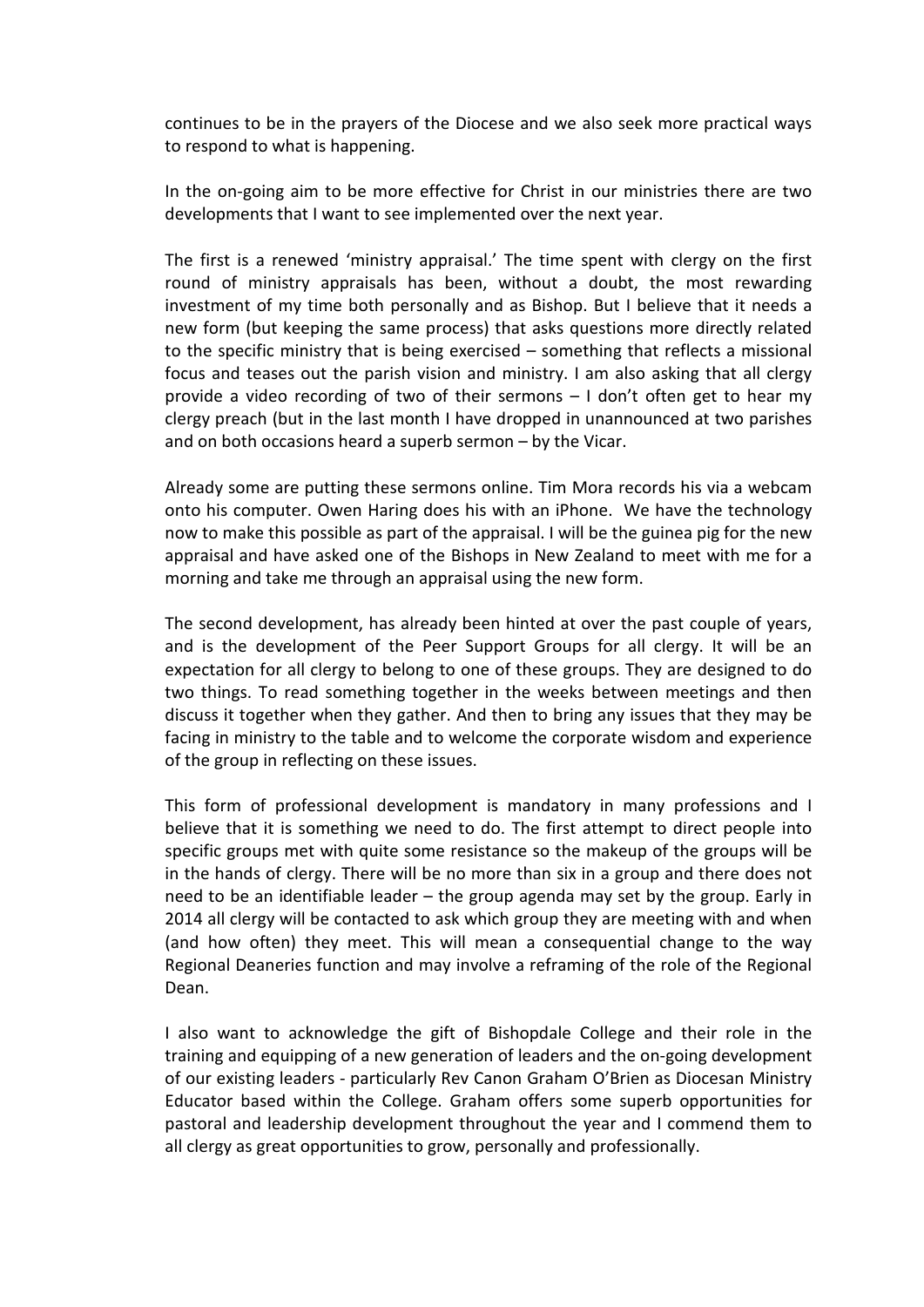Finally, expressed within this aim is the intention of ordaining people to a ministry that will not be within the existing church frameworks but who will exercise an ordained ministry pioneering new expressions of church. This excites me, but of course it won't be without its challenges. Already we have young people seeking to take part in this new model.

#### That is all about vision.

But beneath all of this are issues that seek to derail us from the outworking of this vision. Key amongst these is the issue of same-gender sexuality and the Church in Aotearoa, New Zealand and Polynesia

#### **General reflections:**

This is of course the issue that is defining so much of the time and energy of our national church at the current point of time – and will continue to do so as we head into the General Synod of the Church in 2014 and receive the report of the Ma Whea Commission. However, one thing that really concerns me is the way in which our preoccupation with this issue has completely overshadowed other vitally important issues within our local communities. But then, I shouldn't be surprised given that we are living in a highly sexualised society!

Some people within the Church are looking to the Ma Whea Commission as the group of eminent people who are going to suggest to us what decision we should make as a church. But, as I understand it, that is not their brief. They are to advise the church as to a possible way ahead that enables us to remain in communion while holding totally different positions on the issue of sexuality.

That in itself will be no mean feat. On one hand we have those who believe that unity in diversity is possible and that some sort of Diocesan autonomy in determining how we respond to some of the issues regarding same-gender sexuality is a possible model for our future together.

But there are also those, on the other hand, who point to the fact that we are a synodical church and decisions on the ordination of people in same sex relationships, and the blessing of people in same sex relationships and, indeed (after our recent law change) on the redefinition of marriage, must be made by the representative body (that is General Synod) to whom we are accountable (under the Canons of our church).

The problem that I have with this latter scenario is the non-representative nature of General Synod. While those representing a more biblically orthodox Anglicanism (whether evangelical or charismatic) comprise by far the larger parishes throughout the Province it is not reflected numerically in those who have been elected to General Synod. And secondly, I don't have a lot of confidence in the decision making process of General Synod which engages in emotional rhetoric and very little hard theology which has always been the mark of the decision making processes of the Anglican Church.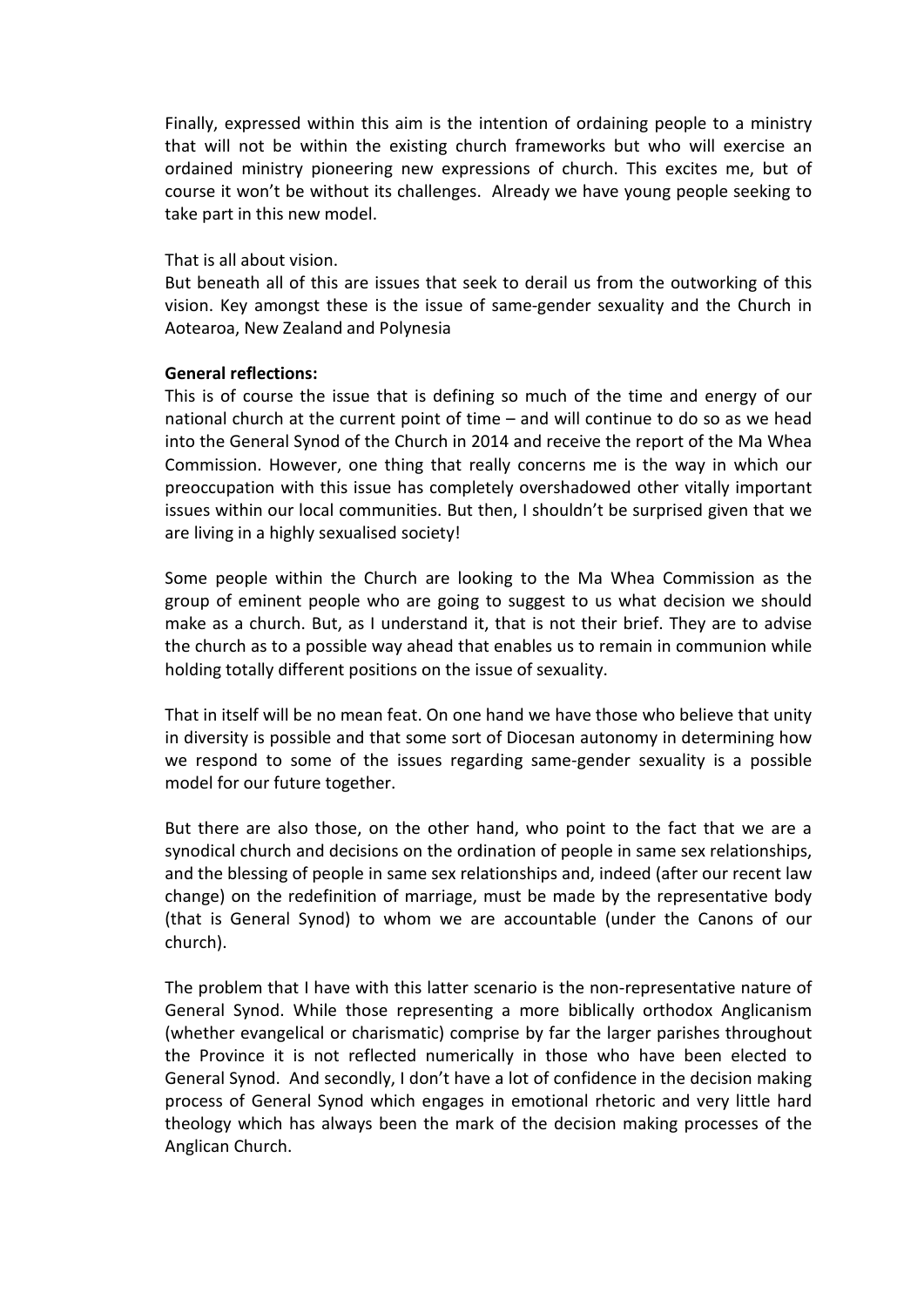We will not have another Synod prior to next year's General Synod and so this Synod must give some direction to its General Synod representatives as to our perspectives on the way ahead, otherwise it will be the role of Standing Committee to provide that direction. The Bishops will be meeting with the Ma Whea Commission early next month and it will be clearer then as to whether there is a common mind developing that enables us to hold our Diocesan position with integrity.

Several submissions were made to the Ma Whea Commission from individuals within the Diocese and from Standing Committee on behalf of the Diocese. To give an indication of what other Dioceses are thinking, Bishop Victoria Matthews (our nextdoor-neighbour) made the following observations at her Synod a few weeks ago:

*'Another big issue coming before the 2014 General Synod is the definition of marriage. Aotearoa New Zealand has changed the definition of marriage to include any two persons of the age of discretion. The Anglican Church remains committed to marriage being between a man and a woman. The problem is we have not done our theological homework on this question so I will be very opposed if any resolution is presented to General Synod before all the theological and Biblical work is done. This would mean a change of the doctrine of marriage. We can change doctrine in the Anglican Church, but only after careful and long debate..... I personally hope that no resolution will be put to General Synod before 2018 or 2020, thus allowing for appropriate theological consideration.* 

*This is a Communion dividing issue and so in addition to the question of marriage, we need to carefully consider questions of ecclesiology before we make decisions. The St Michael Report by the Primate's Theological Commission of the Anglican Church of Canada poses the ecclesiological question this way:*

*'Is it theologically and doctrinally responsible for one member church in the Communion to approve a course of action which it has reason to believe may be destructive to the unity of the Communion?*

*Is it theologically and doctrinally responsible to accept unity as the value which transcends all others, and therefore for a member church of the Communion to refrain from making a decision when it believes it has an urgent gospel mandate to proceed?'*

*We therefore need not only to do the necessary Biblical and theological work on the doctrine of marriage but also on ecclesiology or the theology of the church.'* Amen!!

*On the issues themselves:*

1. The ordination of people in same-sex relationships.

Earlier this year the Diocese of Auckland was taken to court over a decision not to proceed with the ordination of someone who is in a same-sex relationship. The judge presiding over the case reserved his decision and, at the time of writing, has still not released that decision. In essence it brings our human rights legislation into direct conflict with the Bill of Rights which guarantees religious freedom in the practical outworking of our faith. This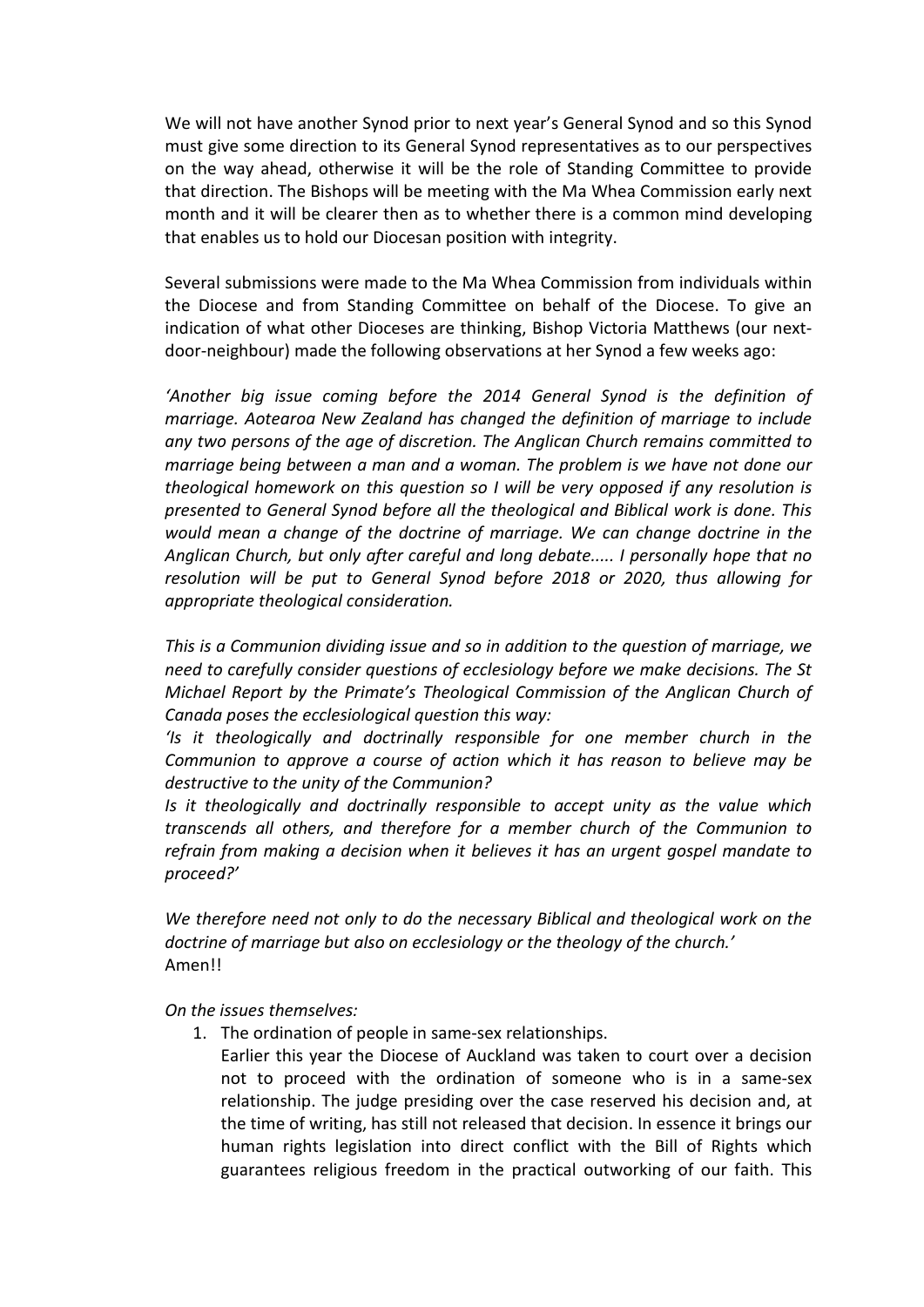decision could have huge implications for the church – not just on this issue, but on many other issues across all denominations.

My own approach is that sexual orientation, gender, physical impairment etc are *not* barriers to ordination. But neither should anyone expect to be ordained as of right because they wish to promote an agenda other than that of Christ. Ordination involves the submission of our will to the will of God - it's the call to a life of sacrifice and it is that sacrificial, servant heart that we are looking for in the discernment process that leads to ordination.

2. The blessing of same-sex relationships.

The focus of this motion in front of General Synod and the Ma Whea Commission has changed somewhat with the amendment to the marriage act earlier this year which has in essence redefined marriage to include those who are in same-sex relationships.

And already one Diocese has signalled strongly that they want to embrace society's understanding of marriage within the Canons of the Church. There is some resistance to this however and it may be that affirming the blessing of relationships is seen as political way of moving a little further without redefining our definition of marriage. There are however all sorts of 'hooks and splinters' in this sort of politicking! I would be hesitant in developing liturgies that bless *specific* relationships but could see a way of affirming the blessing of 'relationships' – without any reference to sexuality.

The debate continues and we find ourselves in the lonely position of constantly defending our orthodox position that is both biblical and theological, while remaining pastorally sensitive. It is disappointing that this issue will pre-occupy so much time and energy in the year that we are celebrating 200 years of the gospel in Aotearoa / New Zealand.

In the midst of all this there is GAFCON! In a couple of weeks time Rev Dr Andrew Burgess and I will fly to Nairobi to take part in the second GAFCON (Global Anglican Futures Conference). It is the gathering of evangelical/orthodox Anglicans from all around the world and follows on from the first GAFCON in 2008 attended by Archdeacon Robin Kingston on our behalf.

I was encouraged by Archbishop Peter Jensen to try and find fifteen leaders from throughout the Aotearoa/New Zealand to attend this conference and we have done exactly that.

Many from the more revisionist dimension of our church are deeply sceptical about GAFCON but we have found it to be a highly liberating and inspiring forum. There is a misconception that this is the Anglican anti-gay conference when the reality is so different. There is also a conspiracy theory that those attending are somehow planning strategies for possible scenarios here in Aotearoa/New Zealand should General Synod move in a way that challenges our biblical and theological foundations. No doubt we will talk – but that is not the agenda.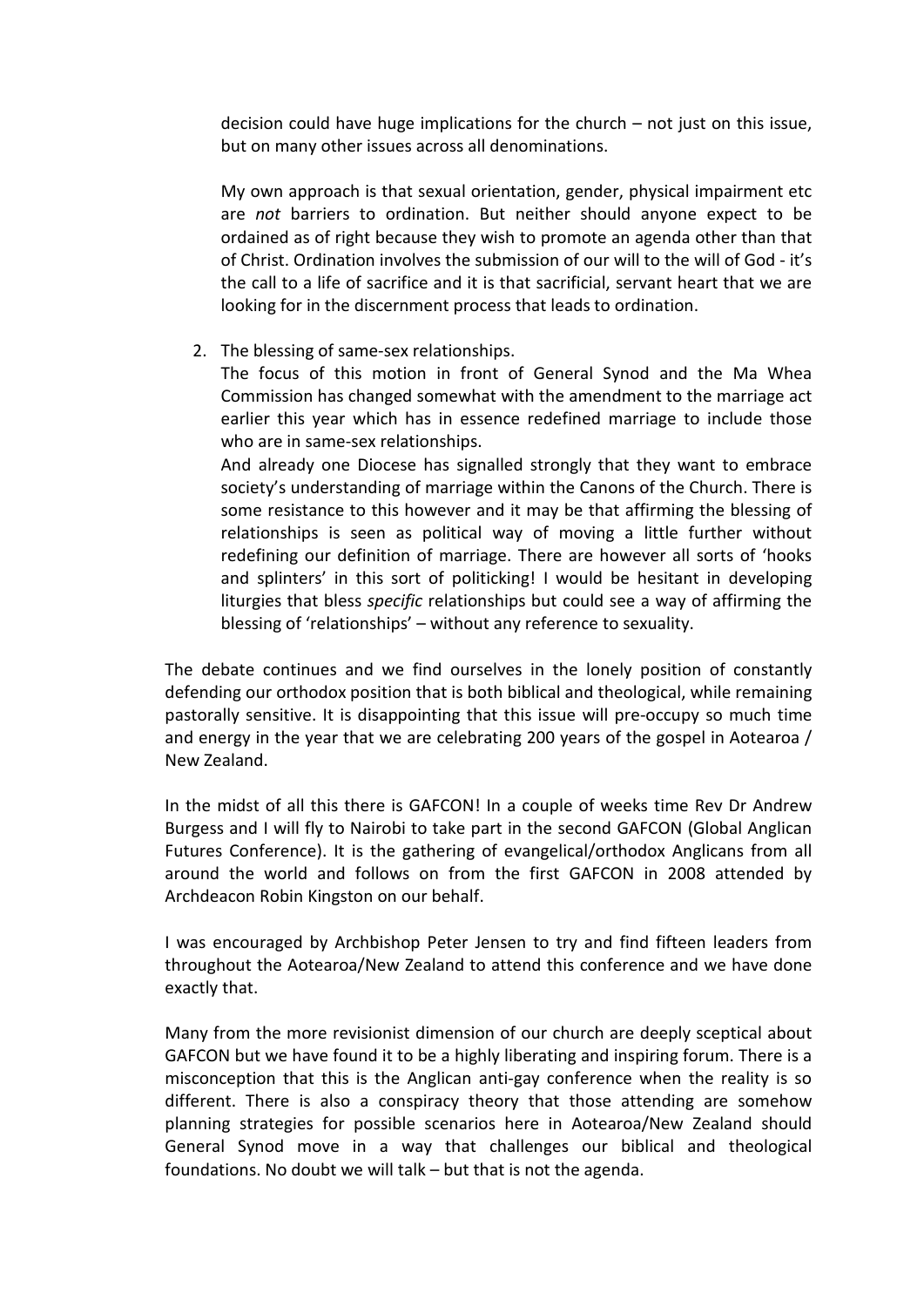The theme of this year's conference which will be attended by 1200 delegates from around the world is 'Making Disciples of the Lord Jesus Christ.' Why would you *not* want to attend a conference like that! Andrew and I look forward to reporting back.

Unfortunately it coincides with a special meeting of the Bishops to consider a way ahead on the issue of human sexuality. But the Bishops know where this Diocese stands. We will have already met with Ma Whea together and I will be at that meeting.

I think it's time to move beyond this issue and focus on our vision for the Anglican Church in this part of Aotearoa/New Zealand and that is the point of this Charge. We have a clear Diocesan vision that is exactly that  $-$  a Diocesan vision. It is an 'umbrella' vision under which every parish will develop its own strategic plan, or mission action plan – the two are synonymous. But they will reflect the vision and priorities laid out in the Diocesan plan.

And in doing so we might bring honour to Jesus who prayed *'My prayer is not for them (the disciples) alone. I pray also for those who will believe in me through their message, that all of them may be one, Father, just as you are in me and I am in you.'*

May God who is Father, Son and Holy Spirit be with us. Amen.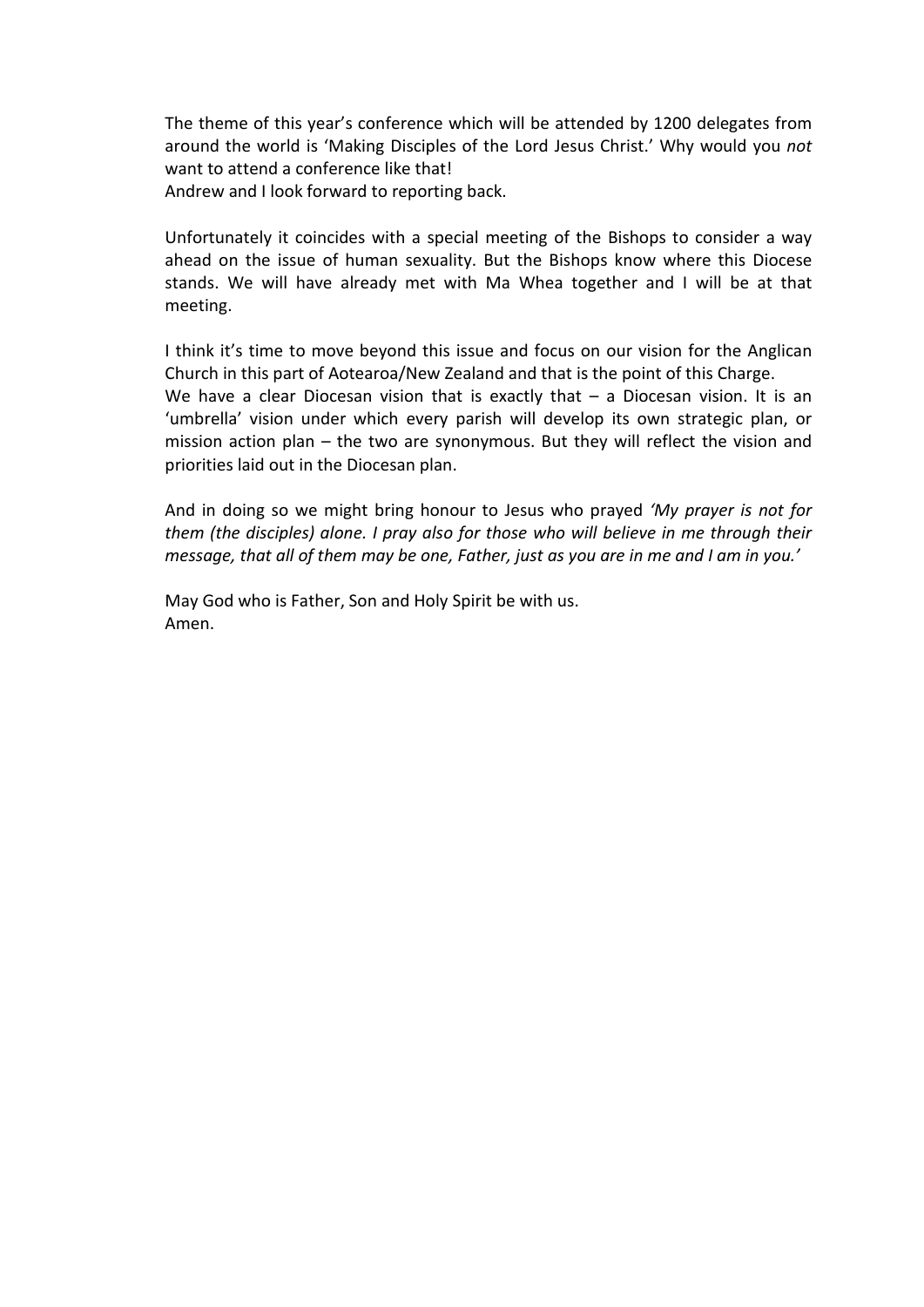# **Diocese of Nelson: Toward a 2020 Strategic Plan**

*'Where there is no vision, the people perish' [2](#page-12-0) 'Commit to the Lord whatever you do and your plans will succeed' [3](#page-12-1) 'We are his house built on the foundation of the apostles a[nd](#page-12-2) the prophets. And the cornerstone is Christ Jesus himself'* <sup>4</sup>

# **Part One: Introduction**

#### **Our purpose and our Vision**

*Why the Diocese of Nelson exists*

The Diocese of Nelson exists to bring glory to God through vibrant, Christcentred, Anglican communities of faith.

#### *What we do*

We build local communities of faith that radiate Christ through worship; fellowship; service and witness in such a way that lives are transformed. We minister with one another, in partnership as a diocese and regionally through deaneries.

#### *Our Vision*

- 1. To become mature people of prayer, realising our need of and dependence upon God, to seek him, wait upon him, and to be open to the guidance and anointing of the Holy Spirit as we seek to do his will.
- 2. To glorify God through worship that is corporate *and* personal; culturally relevant *and* transcendent; self denying *and* life-giving; yet always biblical.
- 3. To preach and teach in such a way that lives are transformed and people grow in discipleship.
- 4. To be a missional church, reaching out beyond ourselves (both at home and overseas) with acts of loving service and proclamation that radiate our commitment to Jesus.
- 5. To model 'authentic' community and be a church of grace that embraces and values people of all ages and circumstances in the redeeming love of Christ.

<sup>2</sup> Proverbs 29:18 j

<span id="page-12-1"></span><span id="page-12-0"></span><sup>3</sup> Proverbs 16:3

<span id="page-12-2"></span><sup>4</sup> Ephesians 2:19-22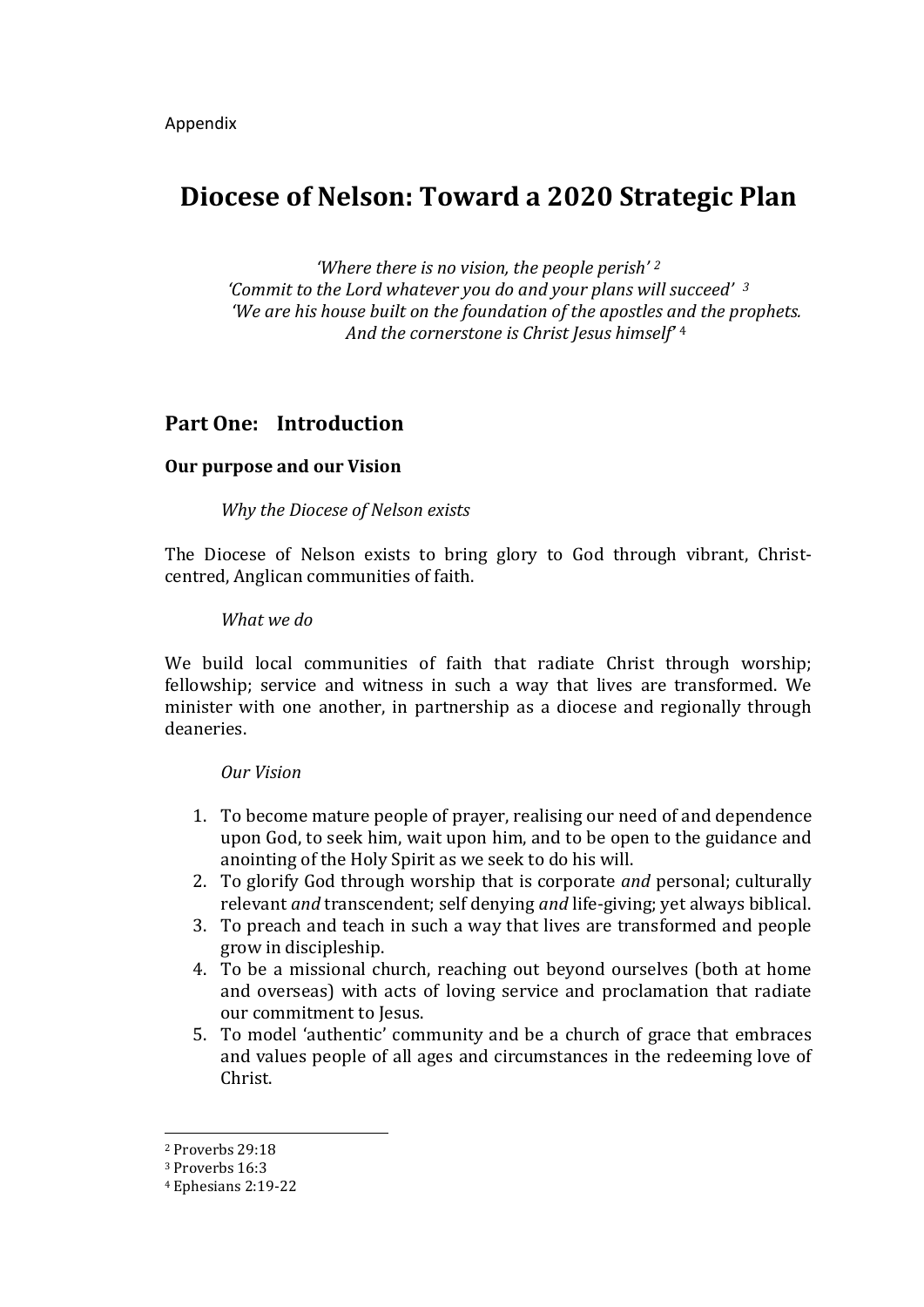# **Part Two: Strategic Aims and Priorities:**

*(to facilitate our vision – previous page)*

**1. To actively model and encourage the power of prayer.**

# • *Strategic Intent (ideal)*

To become mature people of prayer, realising our need of and dependence upon God, to seek him, wait upon him, and to be open to the guidance and anointing of the Holy Spirit as we seek to do his will.

# • *Strategic Outcome (measureable)*

Encouragement of teaching and mentoring on prayer and prayer methods. The promotion and coordination of diocesan wide prayer days. Encouraging and equipping of intercessors in parishes – networking with intercessors across the diocese.

**2. To encourage and evaluate the worship and discipleship of the Diocese.**

#### • *Strategic Intent*

To create a culture within our churches that encourages and models a selfless and obedient lifestyle amongst those who follow Christ.

#### • *Strategic Outcome*

A greater commitment to and involvement in the ministry and mission of the church and increasing evidence of Christ like character.

# **3. Developing Leaders who can outwork the Diocesan vision.**

#### • *Strategic Intent:*

To develop confident, creative and spiritually healthy leaders across the diocese with a clear understanding of the gospel, discipleship and ministry as participating in the mission of God, reflecting a diversity of leadership styles and modes as appropriate to a range of ministry contexts, challenges and needs.

# • *Strategic Outcome:*

The identification, nurture and formation of a new generation of leaders (both lay and ordained) for fresh and reinvigorating ministry initiatives. To see existing leaders actively embracing opportunities to grow professionally for ministry with a clear sense of mission and outreach.